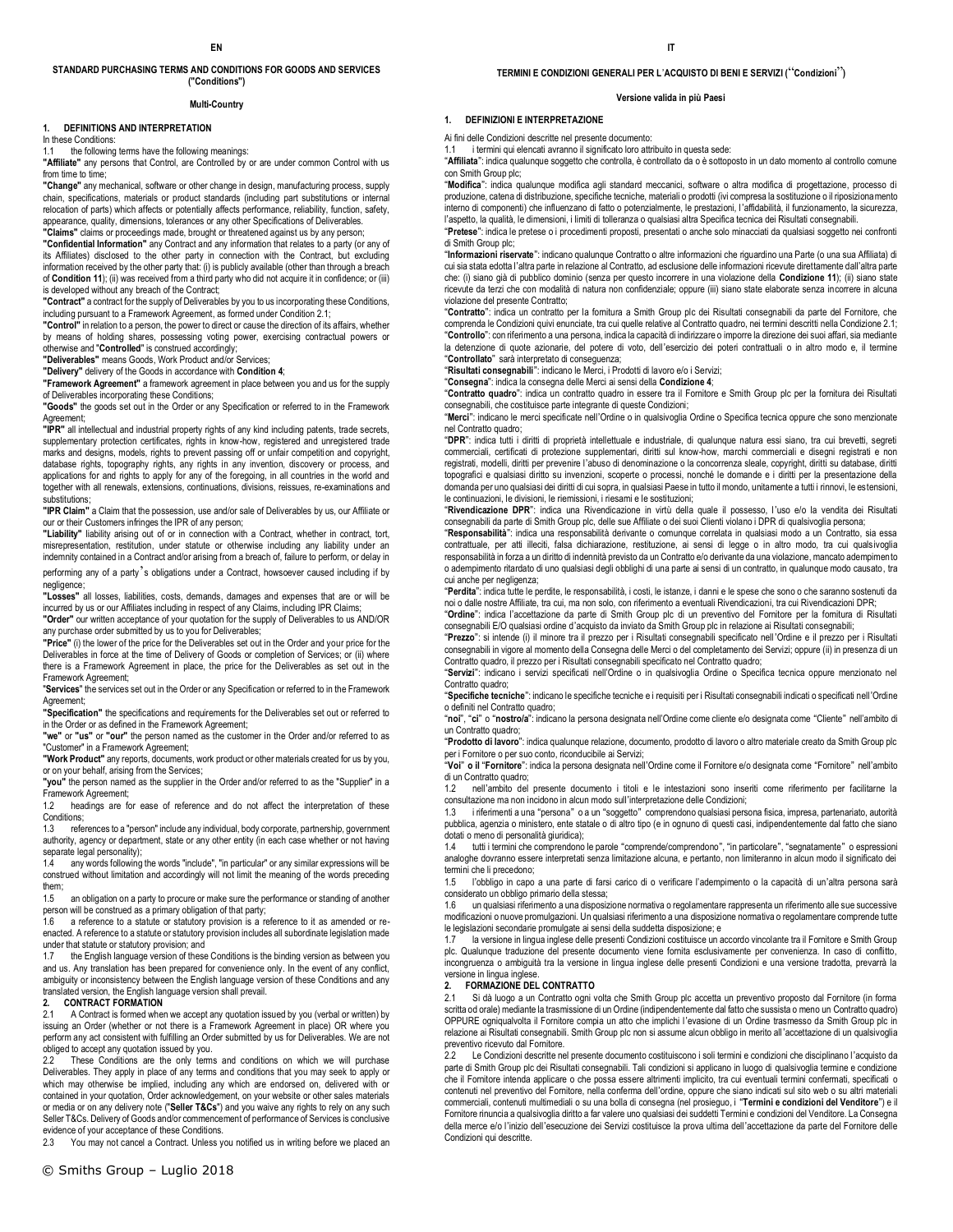Order that we may not cancel it, we may cancel a Contract in whole or part any time before Delivery or completion of performance of Services. Our sole Liability will be to pay to you fair and reasonable compensation for work-in-progress at the time of cancellation provided that:<br>2.3.1 such compensation will not include any loss of profits OR any indirect such compensation will not include any loss of profits OR any indirect or consequential loss; and

2.3.2 where Goods are not manufactured specifically for us to our Specification, our sole Liability will be to pay you a fair and reasonable restocking charge.

#### **3. QUALITY CONTROL & TESTING**

3.1 The quantity, description and Specification of Deliverables will be as set out in the Order. You must not make any Change to Deliverables without our prior written consent. You will carry out any reasonable Change that we request to any Deliverables. We will negotiate, in good faith, with you an agreed adjustment to the price, Delivery date or both as a result of a Change.

3.2 You will maintain detailed quality control and manufacturing records for the shorter of any maximum period permitted by law and ten (10) years from the date of Delivery (or such other period of time as set out in a Framework Agreement or Order), which we or a third party on our behalf may inspect or receive copies of on demand.

3.3 We may inspect and test Goods at any time prior to Delivery. You will allow us and our representatives to enter your premises to carry out such inspection and testing and will provide us with all facilities reasonably required. If, following such inspection or testing, we are not satisfied that the Goods will comply with Condition 5.1, you will take all steps necessary to ensure compliance.

You will maintain a quality control system that meets any international standard as required by us, or which is otherwise approved by us and such test and inspection system as we may require.

3.5 You may not deliver the Goods by separate instalments without our prior written consent. Instalments will be invoiced separately by you. **4. DELIVERY OF GOODS / SUPPLY OF SERVICES**

4.1 Unless otherwise specified in an Order, you will deliver the Goods DDP (Incoterms 2010) to the address specified in the Order during our normal business hours on the date specified in the Order. You will be responsible for off-loading the Goods from the delivery vehicle. Delivery of the Goods will occur when they have been off-loaded at the delivery address.

4.2 You will perform Services in accordance with the applicable timetable communicated to you or as set out in the Order to meet all Specifications.<br>4.3 Time is of the essence for performance of your o

Time is of the essence for performance of your obligations under the Contract. If you are late performing your obligations under the Contract, you will pay to us a sum equal to 1.5% of the Price for each week of delay up to a maximum of 15% of the Price. You and we agree that this amount is reasonable and proportionate AND the most effective way of compensating us for part or all of our losses arising from late performance. However, you and we intend that we should be able to recover general damages as well as such sums in circumstances where we have suffered loss in excess of such sums as a result of your late performance. Therefore, our rights to any such sums under this **Conditions 4.3** is without prejudice to any other rights which we may have under the Contract or otherwise in respect of late performance, including the right to sue for damages or other relief and/or to terminate the Contract. A claim for general damages for late performance will be reduced by the amount of such sums under this **Conditions 4.3** 

actually applied or paid in respect of such late performance.<br>4.4 Services will be accepted by us when we are satisfie Services will be accepted by us when we are satisfied that the Services comply with the Specifications.

4.5 You will make sure that the Goods are marked in accordance with our instructions and any applicable laws, rules and regulations and are properly packed and secured; marked with information on their origin; Delivery is accompanied by a prominently displayed delivery note showing the Order number, date of Order, type and quantity of Goods, and any special storage instructions; and delivered with all operating and safety instructions, clearly displayed warning notices and such other information as may be necessary for the proper use, maintenance and repair of the Goods.<br>4.6 If you fail to

If you fail to deliver the Goods on time we may terminate the Contract immediately by giving you notice, in which case you will refund any monies already paid by us in relation to the Goods that have not been delivered and indemnify us and our Affiliates against our Losses as a result of your failure to supply Goods, including obtaining substitute goods from another supplier.<br>4.7

We will have a reasonable period of time following Delivery to inspect Goods. We may reject Goods which do not meet Specifications. We can also reject Goods which are more or less than the quantity or type Ordered or delivered prior to the date specified on the Order. Rejected Goods will be returned at your cost and expense. If we accept Goods delivered prior to the date specified on the Order we may charge you the cost of storing them until the actual specified Delivery date.

4.8 Risk in the Goods passes to us on the later of acceptance and Delivery. Ownership of the Goods passes to us on the earlier of payment of the Price and Delivery.

4.9 You will notify us in writing as soon you are aware that any Goods or the product support for the Goods are to be discontinued or made of "end of sale" or "end of life". At our request, you and we will agree in good faith a reasonable period of time during which you will keep agreed spare parts available for us for any discontinued, desupported, end of life or end of sale Goods. **5. YOUR OBLIGATIONS**<br>5.1 You will make sure the

5.1 You will make sure that the Goods will:<br>5.1.1 be of satisfactory quality, comp

be of satisfactory quality, comprise genuine, new materials (which are not used, refurbished, reconditioned, remanufactured, counterfeit or of such age as to impair usefulness or safety) and be fit for any purpose notified by us to you;

5.1.2 conform to, satisfy and be capable of the Specifications;<br>5.1.3 be free from defects in design, materials and w

5.1.3 be free from defects in design, materials and workmanship;<br>5.1.4 be sold to us with full and unencumbered title and not infr

be sold to us with full and unencumbered title and not infringe the IPR of any third party;

5.1.5 comply with all (i) applicable laws, (ii) regulatory requirements and (iii) standards and requirements of relevant statutory and regulatory bodies; and

5.1.6 be safe and without risk to health.

5.2 In respect of Services, You will:

5.2.1 perform Services with the best care, skill and diligence in accordance with best practice; 5.2.2 use personnel (and sufficient number of personnel) who are suitably skilled and experienced to perform the Services;

5.2.3 make sure that the Services conform with our reasonable instructions, comply with Specifications, are performed to meet the purposes notified by us to you and do not infringe the IPR of any third party;

5.2.4 provide all equipment, tools and vehicles and other items required to provide the Services; 5.2.5 obtain and at all times maintain all licences and consents required for the provision of the Services;

5.2.6 comply with all applicable laws, regulations, regulatory policies, guidelines or industry codes which may apply to the provision of the Services; and

2.3 Il Fornitore non può annullare un Contratto. Smith Group plc potrà annullare un Contratto, per intero o in parte, in qualsiasi momento prima della Consegna o prima del completamento dell'esecuzione dei Servizi, salvo previa notifica da parte del Fornitore, prima della trasmissione di un determinato Ordine, in cui sia specificato che si tratta di un ordine non annullabile. La sola ed esclusiva Responsabilità di Smith Group plc sarà limitata al pagamento di un equo e ragionevole corrispettivo per i lavori in corso al momento dell'annullamento dell'ordine, a condizione che:

2.3.1 tale corrispettivo non comprenda alcuna perdita di profitti O perdita indiretta o conseguente; e

2.3.2 laddove le Merci non sono prodotte appositamente per Smith Group plc in base alle sue Specifiche tecniche, la sola ed esclusiva responsabilità di Smith Group plc sarà limitata al pagamento di un equo e ragionevole costo per il ripristino delle giacenze.<br>3. CO

# **3. CONTROLLO DELLA QUALITÀ E VERIFICHE**<br>3.1 La quantità, la descrizione e le Specifiche tecniche

La quantità, la descrizione e le Specifiche tecniche dei Risultati consegnabili saranno specificate nell 'Ordine. Il Fornitore non può apportare alcuna Modifica ai Risultati consegnabili in assenza del previo consenso scritto di Smith Group plc. Il Fornitore dovrà apportare tutte le ragionevoli Modifiche che Smith Group plc dovesse richiedere in relazione ai Risultati consegnabili. Smith Group plc negozierà con il Fornitore in buona fede un equo adeguamento del Prezzo, della Data di consegna o di entrambi in relazione a una Modifica.

Il Fornitore si impegna a conservare i registri di produzione e dei controlli di qualità opportunamente dettagliati per l'intervallo di tempo più breve tra il periodo massimo consentito dalla legislazione applicabile e dieci (10) anni, con efficacia dalla data di Consegna (ovvero qualsiasi altro intervallo di tempo specificato nel Contratto quadro o nell'Ordine), e consentirà a Smith Group plc o a suoi incaricati di ispezionarli o riceverne copia, dietro specifica richiesta.

3.3 Smith Group plc si riserva il diritto di ispezionare e testare le Merci in qualsiasi momento prima della Consegna. Il Fornitore si impegna a consentire a Smith Group plc e ai nostri rappresentanti di accedere ai locali del Fornitore per effettuare eventuali ispezioni e verifiche, nonché a mettere a disposizione tutte le strutture di cui Smith Group plc faccia ragionevolmente richiesta. Se, in seguito a tali ispezioni o verifiche, Smith Group plc non sarà soddisfatta del livello di conformità delle Merci con quanto disposto dalla Condizione 5.1, il Fornitore si impegna ad adottare tutte le misure necessarie per garantire il liv ello di conformità previsto.

3.4 Il Fornitore si impegna a porre in essere un sistema di controllo della qualità conforme agli standard internazionali nei termini richiesti o comunque altrimenti approvati da Smith Group plc, nonché un sistema di ispezione e verifica nei termini richiesti da Smith Group plc.

3.5 In assenza di previo consenso scritto di Smith Group plc, il Fornitore non potrà consegnare le Merci in forma frazionata. In caso di consegne parziali, queste saranno fatturate separatamente dal Fornitore. **4. CONSEGNA DELLA MERCE/PRESTAZIONE DEI SERVIZI**

4.1 Salvo diversamente specificato in un Ordine, il Fornitore consegnerà la Merce resa sdoganata (DDP, Incoterms 2010)

alla data e presso l'indirizzo specificati nell'Ordine durante l'orario di lavoro. Il Fornitore è responsabile delle operazioni di scarico delle Merci dal mezzo di trasporto. La Consegna delle Merci avverrà una volta scaricata la stessa presso l 'indirizzo di consegna.<br>42 Il Fo

4.2 Il Fornitore presterà i Servizi conformemente al programma applicabile a questi comunicato oppure che sia specificato nell'Ordine al fine di rispondere a tutte le Specifiche tecniche.<br>4.3 La puntualità rappresenta un elemento essenziale ai

4.3 La puntualità rappresenta un elemento essenziale ai fini dell'adempimento degli obblighi contrattuali del Fornitore. Se il Fornitore non è puntuale nell'adempiere ai propri obblighi contrattuali, questi dovrà corrispondere a Smith Group plc una somma pari all'1,5% del Prezzo per ogni settimana di ritardo, fino a un massimo del 15% del Prezzo. Smith Group plc e il Fornitore riconoscono che detta somma è ragionevole e proporzionata E costituisce il modo più efficace per risarcire Smith Group plc di tutte o di una parte delle perdite derivanti dal ritardo nell'adempimento dei propri obblighi. Tuttavia, Smith Group plc e il Fornitore riconoscono che Smith Group plc avrà altresì il diritto di chiedere il risarcimento di danni generali, nonché il rimborso di eventuali somme laddove Smith Group plc abbia sofferto perdite per un valore superiore agli importi suddetti, a causa dell'adempimento ritardato degli obblighi contrattuali del Fornitore. Pertanto, i diritti di Smith Group plc rispetto a tali somme, ai sensi delle **Condizioni 4.3**, non pregiudicano in alcun modo gli altri diritti riconosciuti a Smith Group plc ai sensi del Contratto, o in altro modo, in relazione all'adempimento ritardato degli obblighi contrattuali, tra cui il diritto a chiedere il risarcimento di danni o altri rimedi e/o a risolvere il Contratto. Una rivendicazione per danni dovuti all 'adempimento ritardato dei propri obblighi sarà ridotto delle somme di cui alla **Condizione 4.3** effettivamente applicate o pagate in relazione al ritardo nell'adempimento.

4.4 Smith Group plc accetterà i servizi solo se riterrà che adempiano in modo soddisfacente alle Specifiche tecniche.

Il Fornitore verificherà che le Merci siano contrassegnate conformemente alle istruzioni fornite al riguardo da Smith Group plc e a qualsiasi legge, regolamento e normativa applicabile e che siano opportunamente protette e confezionate; che presentino il relativo contrassegno di origine; che la Consegna sia accompagnata da una bolla di trasporto in chiara evidenza, in cui siano riportati il numero e la data dell'Ordine, la tipologia e la quantità delle Merci, unitamente a qualsiasi istruzione specifica in materia di stoccaggio; che alla consegna vengano consegnate anche tutte le istruzioni operative e di sicurezza,<br>le avvertenze in materia di sicurezza distintamente riconoscibili, nonché qualsiasi altra informa uso, la manutenzione e la riparazione delle Merci.

4.6 Qualora il Fornitore non provvedesse alla consegna puntuale delle Merci, Smith Group plc si riserva la facoltà di risolvere con effetto immediato il presente Contratto, dandone opportuna notifica, nel qual caso il Fornitore si impegna a restituire le somme già corrisposte da Smith Group plc in relazione alle Merci non ancora consegnate, nonché a manlevare Smith Group plc e le sue Affiliate contro eventuali Perdite derivanti dalla mancata fornitura delle Merci, ivi comprese i costi per la loro sostituzione con un altro Fornitore.

.<br>4.7 In seguito alla Consegna, Smith Group plc si riserva un intervallo di tempo ragionevole per ispezionare le Merci. Smith Group plc potrà respingere le Merci che non rispondono alle Specifiche tecniche. Inoltre, Smith Group plc potrà respingere le Merci che risultino non conformi per quantità (maggiori o minori) o per tipologia a quanto indicato nell 'Ordine o che siano consegnate prima della data ivi specificata. Le Merci respinte saranno restituite al Fornitore, che si farà carico dei relativi costi di restituzione. Nel caso in cui Smith Group plc decida di accettare le Merci malgrado la consegna risulti anticipata rispetto a quanto specificato nell'Ordine, Smith Group plc si riserva il diritto di addebitare al Fornitore i costi per il relativo stoccaggio fino alla Data di consegna prevista.

4.8 Il rischio relativo alle Merci viene trasferito a Smith Group plc al momento dell'accettazione o della consegna, a seconda di quale tra le due date si verifichi per ultima. La proprietà delle Merci viene trasferita a Smith Group plc al momento dell'accettazione o della consegna, a seconda di quale tra le due date si verifichi per prima.<br>4.9 il Fornitore informerà per iscritto a Smith Group plc non appena venga a conoscenza

Il Fornitore informerà per iscritto a Smith Group plc non appena venga a conoscenza che una qualsiasi delle Merci o del servizio assistenza al prodotto per le Merci debba essere interrotto o designato "fuori commercio" o "fine serie". Dietro richiesta di Smith Group plc, il Fornitore e Smith Group plc concorderanno in buona fede un intervallo di tempo ragionevole durante il quale il Fornitore garantirà la disponibilità per Smith Group plc dei ricambi concordati per qualsivoglia Merce messa fuori commercio, per cui viene interrotta l'assistenza al prodotto, oppure che sia designata fuori commercio o fuori serie.

### **5. GLI OBBLIGHI DEL FORNITORE**<br>5.1 Il Fornitore si accerterà che le Me

5.1 Il Fornitore si accerterà che le Merci:<br>5.1.1 siano di qualità soddisfacente siano di qualità soddisfacente, composte da materiali autentici nuovi (ossia che non sono usati, ricondizionati, rimessi a nuovo, rifabbricati, contraffatti oppure che abbiano un'età che ne pregiudica la sicurezza o l'efficacia) e che siano idonei per un particolare scopo specificato da Smith Group plc al Fornitore;

5.1.2 siano conformi, coerenti e soddisfino le Specifiche tecniche;<br>5.1.3 siano privi di difetti di progettazione, materiali e ma

5.1.3 siano privi di difetti di progettazione, materiali e manodopera;

siano venduti a Smith Group plc a pieno titolo e privi di alcun gravame e non violino alcun DPI di terze parti; 5.1.5 siano conformi a tutte le (i) leggi applicabili; (ii) ai requisiti di regolamentazione; e (iii) agli standard e ai requisiti degli organi statutari e di regolamentazione competenti; e

5.1.6 siano sicuri e non comportino alcun rischio per la salute.

5.2 In relazione ai Servizi, il Fornitore:

5.2.1 eseguirà i Servizi con la massima perizia, competenza e diligenza, conformemente alle migliori prassi;

5.2.2 coinvolgerà personale (in numero sufficiente) opportunamente addestrato ed idoneo a eseguire i Servizi;

5.2.3 si accerterà che i Servizi siano conformi alle nostre ragionevoli istruzioni, rispettino le Specifiche tecniche, siano eseguiti per soddisfare le finalità comunicate da Smith Group plc e non violino alcun DPI di terze parti;

5.2.4 fornirà tutta l'attrezzatura, gli strumenti, i veicoli e altri elementi richiesti per prestare i Servizi;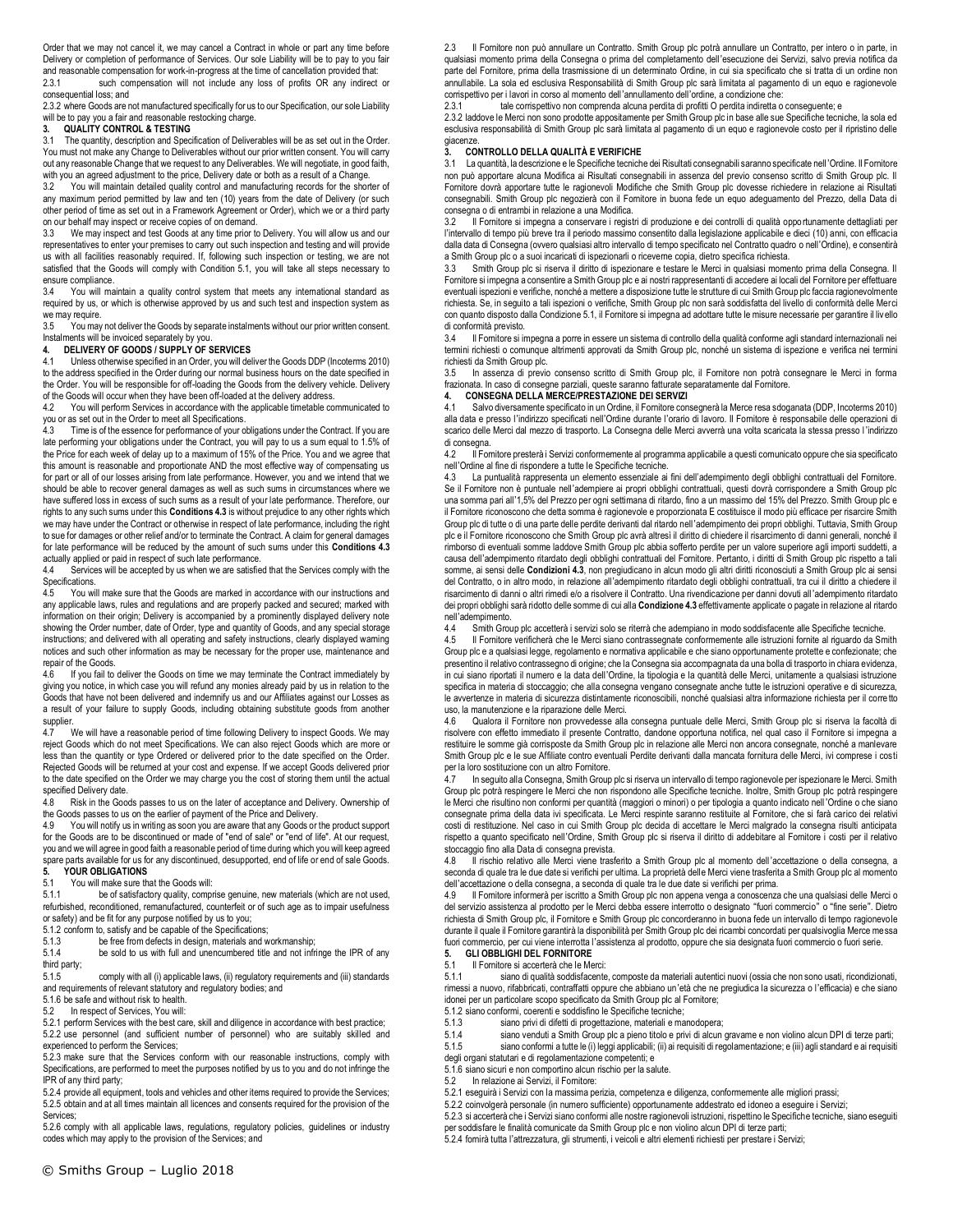5.2.7 not do or omit to do anything which may cause us or our Affiliates to lose any

licence, authority, consent or permission required for our or their business. 5.3 You will observe all health and safety rules and regulations and any other security requirements that apply at any of our premises and ensure that your personnel are insured against all risks while working on our premises.

5.4 Without affecting any of our other rights or remedies, if you materially breach any of these Conditions OR any Goods (whether or not accepted in whole or in part) do not conform with **Condition 5.1** during the longer of (i) your warranty period for the Goods and (ii) 12 months following Delivery OR any Services breach **Condition 5.2**, then we may:<br>5.4.1 terminate the Contract and any other existing Contracts in

5.4.1 terminate the Contract and any other existing Contracts immediately with notice;<br>5.4.2 require you, at our option, to promptly repair or replace the relevant Goods or require you, at our option, to promptly repair or replace the relevant Goods or reperform the relevant Services free of charge;

5.4.3 reject the Deliverables (in whole or in part) and require you to refund the Price

for the relevant Deliverables;<br>5.4.4 accept the De 5.4.4 accept the Deliverables subject to an equitable Price reduction; or 5.4.5 at your expense, repair or have a third party repair the Goods or

at your expense, repair or have a third party repair the Goods or reperform or have a third party reperform the Services and you will indemnify us and our Affiliates against our Losses (including from any IPR Claims) arising from such breach.

5.5 **Condition 5.4** will apply to any repaired or replacement Goods supplied under **Condition 5.4.2.**

5.6 If, as a result of any Goods not conforming with **Condition 5.1** or Services not conforming with **Condition 5.2** or otherwise representing an unreasonable risk of harm to the public or the environment, we determine a recall, removal or correction campaign ("campaign") is necessary or are required to carry out a campaign, we may implement such campaign and you will indemnify us and our Affiliates against all Losses incurred as a result of any such campaign.

# **6. OUR PROPERTY**

All patterns, dies, moulds or other tooling or materials, supplied by us or prepared or obtained by you for us at our cost ("**Tooling**"), will be marked with our name or as otherwise specified by us and will be and remain our exclusive property returnable in good condition on demand.<br> $6.2$  Y

--<br>You will insure against all risks any Tooling and also any of your own tooling or property which may be kept on our premises for the purposes of providing Deliverables. You will keep all Tooling safe and in good condition while in your custody and/or under your control. All Tooling will be kept separately from your stock and other inventory.

6.3 We reserve the right to charge to you the cost of any Tooling if it is destroyed or damaged or rendered unfit for the purpose for which it was originally manufactured while under your control.

You will not dispose of any Tooling other than in accordance with our prior written instructions. You will not, at any time, use Tooling, nor will you allow Tooling to be used by anyone else for any purpose other than the supply of the Deliverables unless we have previously provided our consent in writing.

6.5 We will have the right to enter your premises and remove Tooling at any time without being liable for trespass or for damages of any sort.

#### **7. ASSIGNMENT OF IPR**

This Condition 7 will apply if the Goods are to be made, modified or redesigned to our Specification. Any bespoke Specification or Work Product you create or have created for us will

be treated as "Goods" for the purposes of this **Condition 7.** 7.2 We will own all present and future IPR (together with all economic and proprietary rights) in the Goods and our specification. Accordingly, you will not use our specification other than to

manufacture the Goods for us. With full title guarantee, you:

7.2.1 assign to us all IPR in the Goods which subsist as at the date of the Contract; 7.2.2 assign to us (by way of present assignment of the future copyright) all future copyright in

the Goods immediately upon its creation; and

7.2.3 agree to assign to us all other IPR in the Goods immediately upon its creation.<br>7.3 You will:

You will:

7.3.1 at your own cost, execute all such documents and do all such acts and things as we may request from time to time in order to secure our full right, title and interest in the IPR in the Goods; and

7.3.2 obtain the waiver of all moral rights (and any broadly equivalent rights) in the Goods.

7.4 The exception to **Condition 7.2** above is that any IPR in existing products, materials or data used to create Goods ("**Existing Materials**") will continue to belong to you (or your suppliers). You grant (and, where applicable, will ensure that your suppliers grant) to us, our Affiliates and our and their end customers a nonexclusive, perpetual, royaltyfree, irrevocable licence to use and to have used Existing Materials which form part of any Goods.

#### **8. PRICE AND PAYMENT**

8.1 As long as you perform your obligations in accordance with the terms of the Contract, we will pay the Price to you in accordance with **Condition 8**.<br>8.2 The only sums of money we will pay in connection **v** 

The only sums of money we will pay in connection with the supply of the Deliverables are the Price which will be inclusive of all costs and expenses incurred by you including all packaging, insurance, carriage, duties and delivery costs.<br>8.3 Any sum navable under the Contract is exclusive

8.3 Any sum payable under the Contract is exclusive of value added tax, sales tax and/or goods and services tax (and any other similar or equivalent taxes, duties, fees and levies imposed from time to time by any government or other authority) upon any supply made to us which will be payable in addition to that sum in the manner and at the rate prescribed by law from time to time but inclusive of all other taxes, fees and levies imposed from time to time by any government or other authority.

8.4 You may invoice us for the Price for the Goods following Delivery and for Services following completion.<br>8.5 Other than as

8.5 Other than as set out in **Conditions 8.7** and **8.9**, each invoice will be payable by us within 60 days following the date on which the invoice is received by us. You will send invoices to the address specified in the Order.

8.6 No payment made by us will constitute acceptance by us of any Deliverables or otherwise affect any rights or remedies which we may have against you including the right to recover any amount overpaid or wrongfully paid to you.

8.7 We may withhold payment of any disputed sum until the dispute is settled.<br>8.8 If any undisputed sum payable under the Contract is not paid when due you

If any undisputed sum payable under the Contract is not paid when due you may charge us interest daily on that sum at 3% per year subject to any maximum or minimum rate of interest on overdue invoices specified by applicable law, from the due date until the date of payment (whether before or after judgment).<br>8.9 We may set-off deduct or y

We may set-off, deduct or withhold any liability which you have to us against any liability which we have to you.

#### **9. TERMINATION**

9.1 Without limiting any other right we may have to terminate a Contract, if you commit a material breach of these Conditions we may terminate the Contract and any other existing

5.2.5 otterrà e manterrà validi in ogni momento tutte le licenze e i permessi richiesti per l'erogazione dei Servizi; 5.2.6 adempirà a tutte le leggi, i regolamenti, le policy di regolamentazione, le linee guida e i codici del settore cui potrebbero

essere soggetti i Servizi interessati; e<br>527 non farà né ometterà d 5.2.7 non farà, né ometterà di fare qualunque cosa che possa comportare la perdita, da parte di Smith Group plc o delle sue Affiliate, di qualsivoglia licenza, diritto, consenso o permesso richiesto per le rispettive attività.

5.3 Il Fornitore si impegna ad osservare tutti i regolamenti e le normative in materia di sicurezza e incolumità individuali, nonché qualsiasi altro requisito di sicurezza applicabile a una delle nostre strutture e garantirà che il suo personale sia assicurato contro ogni rischio ogniqualvolta è impegnato a lavorare presso uno dei locali di Smith Group plc.

5.4 Senza in alcun modo pregiudicare uno qualsiasi degli altri diritti o rimedi riconosciuti a Smith Group plc, se il Fornitore incorre in una violazione materiale delle Condizioni descritte nel presente documento OPPURE una qualsivoglia Merce (indipendentemente dal fatto che sia stata o meno accettata, per intero o in parte) non risulta conforme a quanto disposto nella **Condizione 5.1** nel corso del periodo più lungo tra (i) il periodo di garanzia delle Merci; e (ii) i 12 mesi successivi alla Consegna OPPURE in presenza di qualsivoglia violazione dei Servizi di cui alla **Condizione 5.2**, il Fornitore potrà:

5.4.1 risolvere il Contratto e qualsiasi altro Contratto in essere con effetto immediato, senza obbligo alcuno di preavviso;<br>5.4.2

richiedere al Fornitore, a discrezione di Smith Group plc, di riparare o sostituire tempestivamente le Merci oppure prestare nuovamente i Servizi interessati a titolo del tutto gratuito;

rifiutare i Risultati consegnabili (in parte o per intero), chiedendo al Fornitore di rimborsare il Prezzo per i Risultati consegnabili pertinenti;

5.4.4 accettare i Risultati consegnabili a fronte di un'equa riduzione del Prezzo; o

5.4.5 a spese del Fornitore, riparare direttamente o chiedere a una terza parte di riparare le Merci o di riprestare i Servizi, o chiedere a una terza parte che li ripresti, provvedendo altresì a indennizzare Smith Group plc e le sue Affiliate contro le Perdite (ivi comprese contro le Perdite derivanti da Pretese DPI) derivanti da una siffatta violazione.

5.5 La **Condizione 5.4** si applicherà a qualsivoglia Merce riparata o sostituita, che era stata fornita ai sensi della **Condizione 5.4.2.**

5.6 Se, a causa della mancata conformità di qualsivoglia Merce alla **Condizione 5.1** o di qualsivoglia Servizio alla **Condizione 5.2** o comunque di una mancata conformità che comporti un rischio irragionevole per la sicurezza pubblica o dell'ambiente, Smith Group plc dovesse stabilire la necessità o decidesse di lanciare una campagna di richiamo, rimozione o correzione (nel prosieguo, la "campagna"), Smith Group plc potrà provvedere a organizzare tale campagna e il Fornitore manleverà Smith Group plc e le sue Affiliate contro tutte le Perdite sofferte in virtù della suddetta campagna. **6. PROPRIETÀ DI SMITH GROUP PLC**

6.1 Tutti i modelli, i colori, gli stampi e altri materiali o strumenti forniti da Smith Group plc oppure preparati od ottenuti dal Fornitore per Smith Group plc al costo applicato da Smith Group plc (nel prosieguo, "**Strumentazione**"), saranno contrassegnati con la denominazione Smith Group plc oppure in altro modo secondo le indicazioni fornite da Smith Group plc e rimarranno di proprietà esclusiva di Smith Group plc, e dovranno essere restituiti in buone condizioni dietro specifica richiesta.

6.2 Il Fornitore assicurerà contro ogni rischio qualsiasi Strumentazione unitamente a qualsiasi strumentazione o proprietà del Fornitore stesso che deve essere conservata presso i locali di Smith Group plc ai fini dei Risultati consegnabili. Il Fornitore custodirà tutta la Strumentazione al sicuro e in buone condizioni mentre è sotto la sua custodia e/o sotto il suo controllo. La Strumentazione sarà custodita separatamente rispetto alla propria giacenza e al proprio inventario.

6.3 Smith Group plc si riserva il diritto di addebitare al Fornitore il costo di qualunque Strumentazione se dovesse essere distrutta, danneggiata o reso non più idonea per lo scopo per il quale è stata originalmente fabbricata mentre è sotto il controllo del Fornitore stesso.

6.4 Il Fornitore si impegna a non disporre di qualsivoglia Strumentazione secondo modalità difformi dalle istruzioni scritte fornite previamente da Smith Group plc. Il Fornitore si impegna a non fare uso in nessun momento, né consentirà che la Strumentazione venga utilizzata da terzi per finalità che non siano la produzione dei Risultati consegnabili, sempre che Smith Group plc non abbia prestato previamente il proprio consenso scritto in tal senso.

6.5 Il Fornitore avrà il diritto di accedere ai locali di Smith Group plc e di rimuovere la Strumentazione in qualsiasi momento senza essere responsabile di violazione di proprietà privata o di eventuali danni di qualsiasi natura.

**7. ATTRIBUZIONE DI DIRITTI DI PROPRIETÀ INTELLETTUALE**

7.1 La presente **Condizione 7** si applicherà se le Merci devono essere fabbricate, modificate o riprogettate in base alle Specifiche tecniche di Smith Group plc. Ogni Specifica tecnica o Prodotto di lavoro creata, attualmente o in passato, su misura dal Fornitore per Smith Group plc sarà considerata una "**Merce**" ai fini della presente **Condizione 7.** 7.2 Smith Group plc sarà proprietaria di tutti i DPI, attuali e futuri (unitamente a tutti i diritti di proprietà ed economici)

relativamente alle Merci e alle nostre Specifiche tecniche. Pertanto, il Fornitore non userà le Specifiche tecniche di Smith

Group plc se non per la produzione delle Merci per Smith Group plc. Con garanzia a pieno titolo, il Fornitore: 7.2.1 conferirà a Smith Group plc tutti i DPI in relazione alle Merci in essere alla data di conclusione del Contratto;

7.2.2 conferirà a Smith Group plc (mediante il conferimento dei diritti d'autore futuri) di tutti i diritti d'autore futuri in relazione alle Merci immediatamente dopo la loro istituzione; e

7.2.3 accetta di conferire a Smith Group plc ogni altro DPI in relazione alle Merci immediatamente dopo la sua istituzione. Il Fornitore si impegna a fare quanto segue:

7.3.1 ratificare ogni documento e compiere ogni atto o cosa, che possa essere di volta in volta richiesto, facendosi carico dei relativi costi, per garantire il pieno diritto, titolo e interesse di Smith Group plc in relazione alle Merci; e

7.3.2 ottenere la rinuncia a tutti i diritti morali (e ai diritti sostanzialmente equivalenti) in relazione alle Merci.

7.4 Costituiscono eccezione alla **Condizione 7.2** che precede, i DPI in relazione a prodotti, materiali o dati esistenti utilizzati per creare le Merci (nel prosieguo, "**Materiali esistenti**") che continueranno a essere di proprietà del Fornitore (o dei suoi sub-fornitori). Il Fornitore conferisce a (e, ove opportuno, farà sì che i suoi sub-fornitori a loro volta conferiscano a) Smith Group plc, alle sue Affiliate, nonché ai rispettivi clienti una licenza non esclusiva, irrevocabile perpetua ed esente da diritti per l'uso, anche retroattivo, dei Materiali esistenti che compongono le Merci.

**8. PREZZO E PAGAMENTO** Fermo restando il pieno adempimento degli obblighi previsti ai termini del Contratto, il Fornitore corrisponderà a Smith Group plc il Prezzo a norma di quanto disposto nella **Condizione 8**.

8.2 Le uniche somme che Smith Group plc corrisponderà al Fornitore in relazione alla fornitura dei Risultati consegnabili saranno limitate al Prezzo, comprensivo di tutti gli oneri e le spese sostenuti dal Fornitore, tutte le spese di confezionamento, assicurazione, trasporto, dazi e costi di trasporto.

8.3 Tutte le somme dovute ai sensi del Contratto sono al netto di IVA, imposte sulle vendite e/o imposte su beni e servizi (e qualsiasi altra imposta, tassa, dazio, diritto simile o equivalente imposto dalle autorità governative o da altre autorità) in relazione a qualsivoglia fornitura per Smith Group plc, oneri che saranno applicati all 'importo dovuto nei termini e secondo l'aliquota di volta in volta applicabile ai sensi di legge, ma che saranno già comprensivi di ogni altra tassa, dazio o diritto di volta in volta applicato dalle autorità governative o da altre autorità).

8.4 Il Fornitore potrà fatturare a Smith Group plc il Prezzo per le Merci successivamente alla Consegna e per i Servizi in seguito al loro completamento.

8.5 Fatto salvo quanto disposto nelle **Condizioni 8.7** e **8.9**, tutte le fatture saranno dovute entro 60 gg. dal ricevimento da parte di Smith Group plc della relativa fattura. Le fatture del Fornitore dovranno essere inviate all 'indirizzo specificato nell'Ordine.

8.6 Nessun pagamento effettuato da Smith Group plc implicherà l'accettazione da parte di Smith Group plc di qualsivoglia Risultato, né influenzerà i diritti o i rimedi di cui Smith Group plc potrebbe avvalersi nei confronti del Fornitore, tra cui, a titolo esemplificativo e non esclusivo, il diritto di recuperare qualsiasi pagamento non dovuto o con un importo eccessivo effettuat o a favore del Fornitore.

8.7 Smith Group plc avrà il diritto di sospendere il pagamento di eventuali importi contestati fino a quando la controversia non sia stata risolta.

8.8 Se una qualsiasi somma non contestata ai sensi del presente Contratto non viene pagata entro la scadenza dovuta, il Fornitore potrà addebitare a Smith Group plc gli interessi su base giornaliera sulla suddetta somma, pari al 3% annuo, soggetti al tasso di interesse minimo o massimo previsto dalla legge applicabile, a valere dalla data di scadenza del pagamento fino alla data in cui il pagamento viene realmente effettuato (prima o dopo un'eventuale sentenza giudiziale).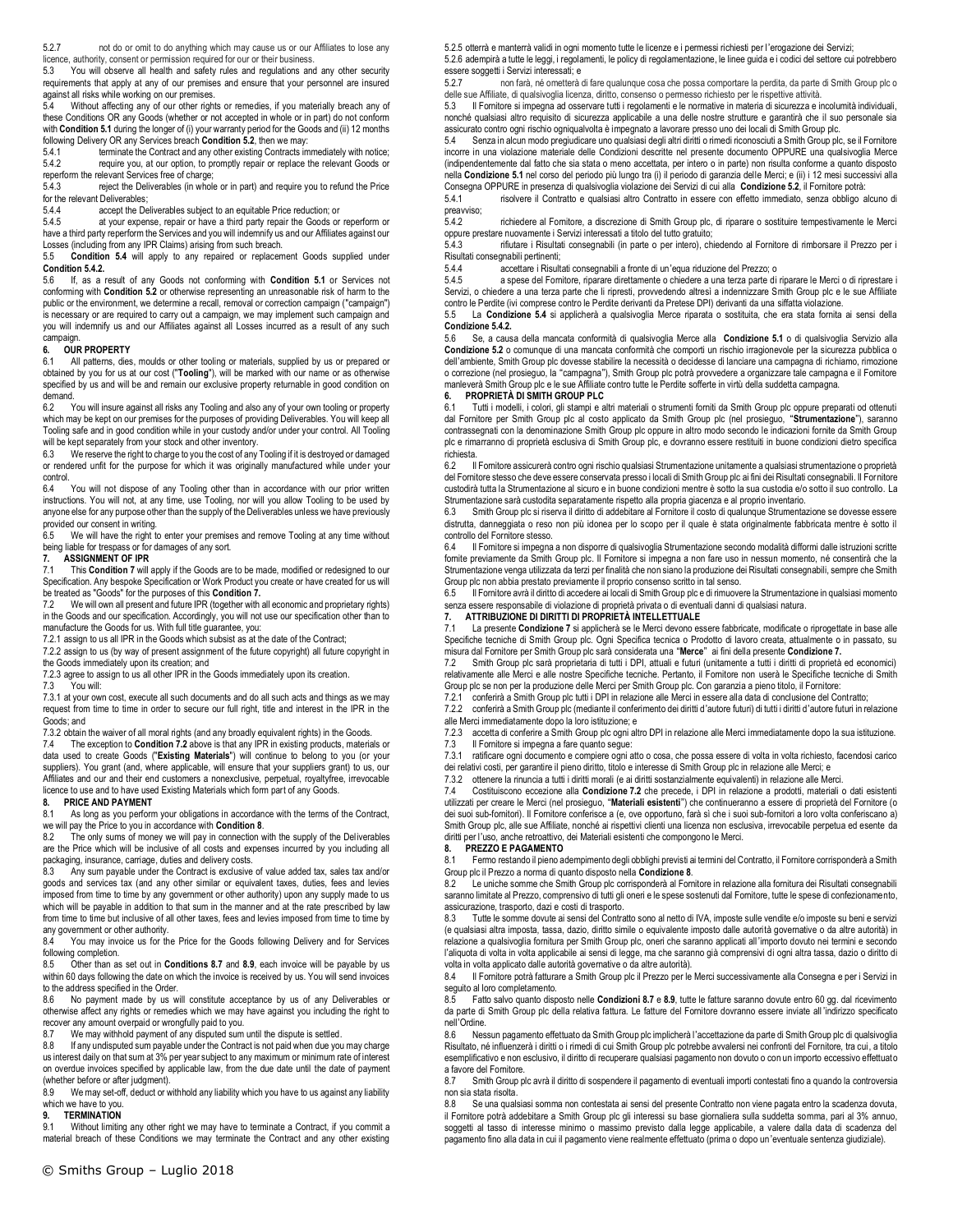Contracts immediately with written notice. Any breach of **Conditions 11, 12** or **15.9** will be deemed to be a material breach.

9.2 Without limiting any other right we may have to terminate a Contract, we may terminate the Contract immediately by giving you written notice if you (a) have a receiver, administrator or liquidator (provisional or otherwise) appointed; (b) are subject to a notice of intention to appoint an administrator or any other resolution on insolvency; (c) pass a resolution for your windingup; (d) have a winding up order made by a court in respect of you; (e) enter into any composition or arrangement with creditors; (f) cease to carry on business; (g) are the subject of anything similar or equivalent to that set out in (a) to (f) under any applicable laws; or (h) you are subject to any change of Control and you will notify us immediately upon the occurrence of any such event or circumstance.

9.3 Following expiry or termination of the Contract:

9.3.1 any Conditions which expressly or impliedly continue to have effect after expiry

or termination of the Contract will continue in force; and<br>9.3.2 all other rights and obligations will immed 9.3.2 all other rights and obligations will immediately stop but will not affect any of your or our rights, obligations, claims and liabilities which may exist prior to the date of expiry or termination; and<br>9.3.3

each party will immediately stop using the other party's Confidential Information and will as soon as reasonably possible, if requested to do so, return to the other party all of the other party's Confidential Information (including all copies and extracts) in its possession or control or confirm its secure destruction; and

9.3.4 each party may keep any of the other party's Confidential Information which it has to keep to comply with any applicable law and **Condition 9.3.3** will not apply to such Confidential Information. **Condition 11** will continue to apply to retained Confidential Information.<br>9.4 If we

If we terminate a Contract, we may require you to deliver to us any supplies, materials or drawings produced or acquired by you for the terminated part of the Contract and we will agree, in good faith, on the amount payable for the same.<br>10. LIABILITY AND INSURANCE

#### **10. LIABILITY AND INSURANCE**

10.1 You will indemnify us and our Affiliates against all our and their Losses arising from your breach of or negligent performance of or your failure to perform or delay in performing any part of these Conditions. We may, at our discretion, control the defence of any claim in respect of which you are required to indemnify us under a Contract.<br>10.2 Subject to Condition 10.3 we will not have any l

Subject to **Condition 10.3**, we will not have any Liability to you for any (i) loss of profit, goodwill or revenue; or (ii) any indirect, consequential or special loss.

10.3 Nothing in these Conditions or any Contract will operate to exclude or restrict one

party  $\acute{}$  s Liability (if any) to the other (including for a person for whom it is vicariously liable):<br>10.3.1 for death or personal iniury resulting from its negligence:

- 10.3.1 for death or personal injury resulting from its negligence;<br>10.3.2 for its fraud or fraudulent misrepresentation: or
- for its fraud or fraudulent misrepresentation; or

10.3.3 for any matter for which it is not permitted by law to exclude or limit its liability. 10.4 The exclusions from and limitations of liability contained in these Conditions will apply after as well as before the date of expiry or termination of any Contract.

10.5 The exclusions from, and limitations of, liability set out in this **Condition 10** will be considered severally. The invalidity or unenforceability of any one sub-clause or clause will not affect the validity or enforceability of any other sub-clause or clause and will be considered severable from each other.

10.6 You will have satisfactory insurance cover with a reputable insurer to cover your obligations to us, including public liability insurance cover, cover for any potential liabilities arising from a Contract and any insurances required by law. You will provide evidence of your insurance coverage at our request.

# **11. CONFIDENTIALITY**

Except as set out in Condition 11.2, each party will:

11.1.1 only use the other party's Confidential Information for the purpose of performing

its obligations and exercising its rights under the Contract;

11.1.2 keep the other party's Confidential Information secret, safe and secure; and

11.1.3 not disclose the other party's Confidential Information to any other person.

11.2 Each party may disclose the other party  $\frac{1}{2}$  s Confidential Information:<br>11.2.1 to the extent required by law, any court of competent iurisdic

to the extent required by law, any court of competent jurisdiction or the rules of any government, public or regulatory body or any stock exchange; and

11.2.2 to its officers, directors, employees and professional advisers and, in our case, our Affiliates, agents and sub-contractors, who need the Confidential Information in order for that party to perform its obligations and exercise its rights under the Contract. A party disclosing the other party's Confidential Information under **Condition 11.2.2** will make sure that each person to whom it discloses that Confidential Information is bound by obligations of

confidentiality no less onerous than those set out in this **Condition 11**. 11.3 Each party acknowledges and agrees that damages alone would not be an adequate remedy for breach of **Condition 11** by that party. Accordingly, the other party will be entitled, without having to prove special damages, to injunctive relief, equitable relief and/or specific performance for any breach or threatened breach of **Condition 11** by the first party.

#### **12. ETHICAL CONDUCT**

12.1 You will conduct your business ethically and lawfully and in accordance with our Supplier Code of Business Ethics (http://www.smiths.com/responsibility-supplier-code-of-businessethics.aspx) or an equivalent code of ethics.

12.2 You represent and warrant that you and your subcontractors and suppliers do not use or permit unacceptable labour practices, such as child or forced labour, or unsafe working conditions and comply with all applicable labour and employment laws, regulations, standards

and conventions, including the UN s Guiding Principles on Business & Human Rights and the

International Labor Organization s Conventions and any similar or equivalent laws applying in the jurisdiction in which we are registered.<br>12.3 You hereby acknowledge that you

12.3 You hereby acknowledge that you are aware of, and agree to comply with all applicable anti-bribery and anti-corruption laws, including but not limited to the Foreign Corrupt Practices Act (FCPA) (and related regulation and guidance) and any similar or equivalent laws applying in the jurisdiction in which we are registered.

12.4 You represent and warrant that you only supply minerals to us and our Affiliates from sources that do not (i) contribute to conflict; and/or (ii) benefit or finance armed groups in the Democratic Republic of Congo or any adjoining country. You have adopted, and require your suppliers of minerals to adopt, conflict mineral policies and management systems.

12.5 You will permit us, and any person nominated by us, to have such access to your premises, personnel, systems, books and records as we may require to verify your compliance 8.9 Smith Group plc potrà compensare, dedurre o trattenere qualsiasi somma dovuta dal Fornitore a Smith Group plc con eventuali somme dovute da Smith Group plc al Fornitore.

### **9. RISOLUZIONE**

9.1 Senza limitare in alcun modo qualsiasi altro diritto che Smith Group plc potrebbe avere in relazione all'estinzione di un Contratto, qualora il Fornitore incorresse in una violazione materiale delle Condizioni quivi enunciati, Smith Group plc potrà risolvere il Contratto e qualsiasi altro contratto in essere con effetto immediato, previa notifica scritta all'altra parte. L'eventuale violazione delle **Condizioni 11, 12** o **15.9** costituiranno una violazione materiale del presente Contratto.

9.2 Senza limitare in alcun modo qualsiasi altro diritto riconosciuto a Smith Group plc in merito alla risoluzione del Contratto, Smith Group plc potrà risolvere il Contratto con effetto immediato, dandone notifica scritta al Fornitore, qualora (a) sia stato nominato un curatore fallimentare, un amministratore o un liquidatore (provvisorio o meno) per il Fornitore; (b) il Fornitore abbia ricevuto un preavviso di nomina di un amministratore o di qualsiasi altra procedura di insolvenza; (c) venga approvata una deliberazione per lo scioglimento del Fornitore; (d) il Fornitore sia destinatario di un provvedimento di liquidazione da parte di un tribunale; (e) il Fornitore raggiunga un compromesso o un concordato con i suoi creditori; (f) il Fornitore cessi la propria attività; (g) il Fornitore sia soggetto a un provvedimento analogo o equivalente di quanto previsto<br>alle lettere da (a) a (f) ai sensi delle leggi applicabili; oppure (h) la struttura di controll in ordine alla quale lo stesso Fornitore informerà Smith Group plc non appena si verifichi una circostanza o un evento simile. 9.3 In seguito all'estinzione o alla risoluzione del Contratto:

qualsivoglia Condizione enunciata, in modo esplicito o implicito, nel presente Contratto continuerà a essere valida e pienamente efficace in seguito alla scadenza o alla sua risoluzione; e

9.3.2 tutti i diritti e gli obblighi cesseranno con effetto immediato ma non avranno alcuna conseguenza su eventuali diritti, obblighi, pretese e responsabilità, sia del Fornitore che sia Smith Group plc, in essere antecedentemente alla data dell'estinzione o della risoluzione del contratto; e

9.3.3 ognuna delle Parti cesserà con effetto immediato di fare uso delle Informazioni riservate dell'altra parte e, non appena sia ragionevolmente possibile, se richiesto, restituirà all'altra Parte tutte le Informazioni riservate (compresi tutti i duplicati ed estratti) dell'altra Parte in suo possesso o sotto il suo controllo oppure confermerà di avere provveduto alla loro distruzione in modo sicuro; e

9.3.4 ognuna delle Parti potrà conservare qualsivoglia Informazione riservata dell'altra Parte che è tenuta a custodire per adempiere a qualsivoglia legge applicabile e tali Informazioni riservate non saranno soggette ai requisiti previsti dalla **Condizione 9.3.3**. La **Condizione 11** continuerà a essere efficace per le Informazioni riservate conservate.

9.4 In caso di risoluzione di un Contratto su sua iniziativa, Smith Group plc potrebbe richiedere al Fomitore di consegnargli<br>forniture, materiali e disegni prodotti o acquisiti dal Fomitore per la parte risolta del Contra in buona fede, il corrispettivo dovuto per gli stessi.

#### **10. RESPONSABILITÀ E ASSICURAZIONE**

10.1 Il Fornitore si impegna a manlevare Smith Group plc e le sue Affiliate contro tutte le rispettive Perdite derivanti dalla violazione da parte del Fornitore del Contratto oppure dalla sua condotta negligente o dall'adempimento mancato o ritardato di una parte delle Condizioni quivi enunciate. Smith Group plc potrà gestire, a sua completa discrezione, la difesa di qualsivoglia rivendicazione in relazione alla quale il Fornitore è tenuto a risarcire Smith Group plc ai sensi di un Contratto.

10.2 Fatta salva la **Condizione 10.3**, Smith Group plc non avrà alcuna Responsabilità nei confronti del Fornitore per qualsivoglia (i) perdita di profitto, avviamento o ricavo; oppure (ii) per qualsivoglia perdita indiretta, conseguente o speciale. 10.3 Nulla di quanto è contenuto nelle presenti Condizioni o in qualsivoglia Contratto potrà essere interpretato in modo da escludere o limitare la Responsabilità di una Parte nei confronti dell'altra (tra cui la responsabilità nei confronti di una persona nei confronti della quale è indirettamente responsabile):

- 
- 10.3.1 per la morte o l'infortunio dovuto a condotta negligente;<br>10.3.2 per frode o dichiarazione fraudolenta: o

10.3.2 per frode o dichiarazione fraudolenta; o 10.3.3 per qualsivo dia questione per la quale per qualsivoglia questione per la quale non sono ammesse limitazioni o esclusioni di responsabilità ai sensi di legge.

10.4 Le esclusioni o le limitazioni di responsabilità contenute nelle Condizioni quivi enunciate saranno applicate sia prima che dopo la data di estinzione o risoluzione di un qualsiasi rapporto contrattuale.

10.5 Le esclusioni e le limitazioni di responsabilità di cui alla presente **Condizione 10** saranno valutate separatamente. L'invalidità o la non applicabilità di qualsivoglia clausola o sotto-clausola non avranno alcuna conseguenza sulla validità o applicabilità di qualsivoglia clausola o sotto-clausola e saranno valutate separatamente.

10.6 Il Fornitore provvederà a stipulare una polizza assicurativa adeguata con una compagnia di fidata reputazione per assicurare i suoi obblighi nei confronti di Smith Group plc, che comprenderà, tra l'altro, la responsabilità civile e la responsabilità contrattuale, nonché eventuali coperture assicurative richieste ai sensi di legge. Il Fornitore dovrà fornire prova della stipula della suddetta polizza, se richiesto da Smith Group plc.

### **11. RISERVATEZZA**

11.1 Salvo quanto disposto nella Condizione 11.2, ogni Parte:

tarà uso delle Informazioni riservate dell'altra Parte esclusivamente per l'adempimento dei propri obblighi e per l'esercizio dei propri diritti ai sensi del Contratto;

11.1.2 custodirà le Informazioni riservate dell'altra Parte al sicuro, in modo protetto e segreto; e<br>11.1.3 compre in divulgherà le Informazioni riservate dell'altra Parte a nessuno.

11.1.3 non divulgherà le Informazioni riservate dell'altra Parte a nessuno.

11.2 Ognuna delle Parti potrà rendere note le Informazioni riservate dell'altra Parte:

nella misura in cui sia richiesto dalla legge, da qualsiasi tribunale di una giurisdizione competente o di qualsiasi direttiva governativa, autorità pubblica o di regolamentazione o di una qualsivoglia borsa valori; e

11.2.2 ai propri funzionari, amministratori, dipendenti e consulenti professionali e, nel caso di Smith Group plc, alle sue Affiliate, agenti e sub-contraenti, che necessitino di accedere alle Informazioni riservate per adempiere ai propri obblighi e far valere i propri diritti ai sensi del Contratto. La Parte che dovesse divulgare le Informazioni riservate dell'altra Parte ai sensi della **Condizione 11.2.2** dovrà accertarsi che i destinatari delle suddette informazioni siano soggetti ad obblighi di riservatezza che non dovranno essere meno rigorosi di quelli definiti nella presente **Condizione 11**.

11.3 Ognuna delle Parti riconosce e accetta che il risarcimento dei soli danni non costituisce un rimedio adeguato in caso di violazione di quanto disposto nella **Condizione 11** della Parte inadempiente. Pertanto, l'altra Parte sarà autorizzata a richiedere un provvedimento ingiuntivo o un rimedio equo e/o prestazioni specifiche, senza avere l'obbligo di produrre prove di danni speciali, in caso di violazione, effettiva o minacciata, della **Condizione 11** dalla Parte inadempiente. **12. CONDOTTA ETICA**

### 12.1 Il Fornitore si impegna a svolgere la propria attività in modo etico e lecito in conformità al Codice etico del Fornitore (http://www.smiths.com/responsibility-supplier-code-of-business-ethics.aspx) oppure in conformità a un codice etico

equivalente.<br>12.2 Il Fornitore dichiara e garantisce che lo stesso Fornitore, nonché i suoi sub-contraenti e fornitori, non fanno uso, né tollerano pratiche lavorative inaccettabili, nonché condizioni di lavoro non sicure e adempiono a tutte le normative, regolamenti, standard e convenzioni applicabili in materia di lavoro e occupazione, ivi compresi i Principi guida delle Nazioni Unite sulle imprese e i diritti umani e le Convenzioni dell'Organizzazione Internazionale del Lavoro (ILO), così come normative simili o equivalenti vigenti nella giurisdizione in cui Smith Group plc è costituita.

12.3 Sottoscrivendo il presente, il Fornitore dichiara di essere consapevole e di accettare di adempiere a ogni normativa anticorruzione e anticoncussione applicabile, tra cui, senza limitazione alcuna, il Foreign Corrupt Practices Act (FCPA) degli Stati Uniti (e relativi regolamento e linee guida) e qualsiasi altra normativa simile o equivalente vigente nella giurisdizione in cui Smith Group plc è costituita.

12.4 Il Fornitore dichiara e garantisce che il Fornitore fornisce esclusivamente minerali a Smith Group plc e alle sue Affiliate da fonti che (i) non partecipano in alcun modo a conflitti; e/o (ii) che non favoriscono né finanziano gruppi armati nella Repubblica Democratica del Congo o nei Paesi limitrofi. Il Fornitore ha adottato e impone ai suoi fornitori di minerali di adottare sistemi di gestione e politiche sulla fornitura dei minerali dei conflitti.

12.5 Il Fornitore si impegna a consentire a Smith Group plc, e a qualsiasi persona incaricata da Smith Group plc, di accedere ai locali, al personale, ai sistemi, ai libri e ai registri del Fornitore secondo richiesta di Smith Group plc al fi ne di verificarne la conformità ai requisiti previsti dalla **Condizione 12** qui descritti. Smith Group plc si riserva altresì il diritto di indagare e valutare la condotta del Fornitore, al fine di verificarne la conformità con la **Condizione 12** qui descritta, per la soddisfazione di Smith Group plc, nonché interrompere i rapporti commerciali con il Fornitore, qualora il Fornitore, o uno